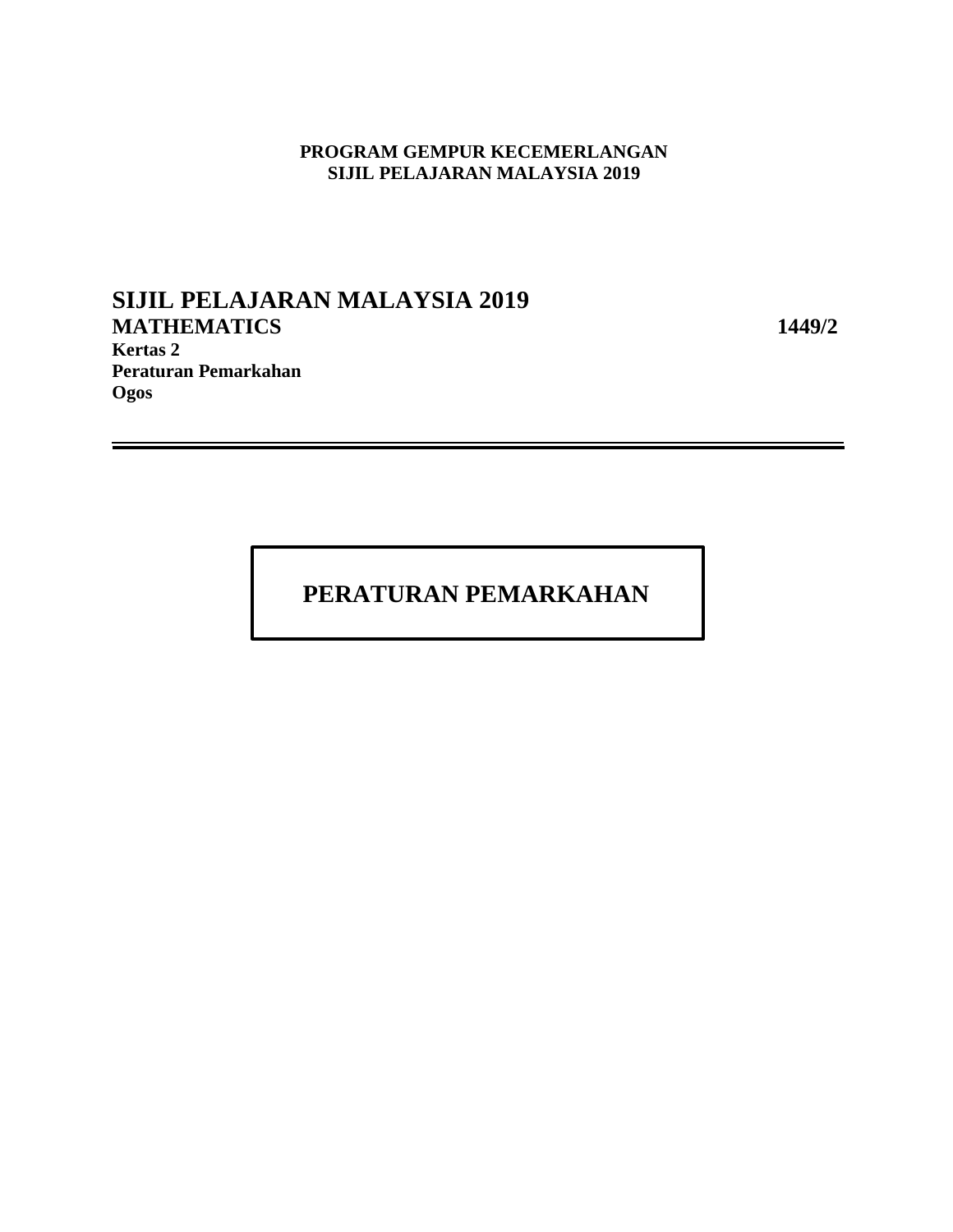| Question       |     | Solution and Mark Scheme                                                                                                       | Mark           | Total          |
|----------------|-----|--------------------------------------------------------------------------------------------------------------------------------|----------------|----------------|
| $\mathbf{1}$   |     | $y \leq x + 6$                                                                                                                 | P <sub>1</sub> |                |
|                |     | $x < -1$<br>$y \ge -x - 1$                                                                                                     | P <sub>1</sub> |                |
|                |     |                                                                                                                                | P <sub>1</sub> | 3              |
|                |     |                                                                                                                                |                |                |
| $\overline{2}$ | (a) | $\angle CSR$ or<br>$\angle RSC$                                                                                                | P1             | $\mathbf{1}$   |
|                | (b) | $\tan \theta = \frac{6}{12}$ or $\sin \theta = \frac{6}{\sqrt{12^2 + 6^2}}$ or $\cos \theta = \frac{12}{\sqrt{12^2 + 6^2}}$ or | K1             |                |
|                |     | $\theta = \tan^{-1} \frac{6}{12}$ or equivalent                                                                                |                |                |
|                |     | $26.57^0$ or $26^034'$                                                                                                         | N1             | $\overline{2}$ |
|                |     |                                                                                                                                |                | $\overline{3}$ |
|                |     |                                                                                                                                |                |                |
| 3              |     | $x^2 + 2x - 120 = 0$                                                                                                           | K1             |                |
|                |     | $(x-10)(x+12) = 0$ OR $\frac{-2 \pm \sqrt{2^2 - 4(1)(-120)}}{2(1)}$                                                            | K1             |                |
|                |     | 10                                                                                                                             | N <sub>2</sub> | $\overline{4}$ |
|                |     | Note:<br>$x = 10, x = -12$ award N1                                                                                            |                |                |
|                |     |                                                                                                                                |                |                |
|                |     |                                                                                                                                |                |                |
| $\overline{4}$ |     | $y = 4x$ or equivalent                                                                                                         | K1             |                |
|                |     | $y - 3.75 = x + 3.75$ or equivalent                                                                                            | K1             |                |
|                |     | $3x = 7.50$ or equivalent                                                                                                      | K1             |                |
|                |     | 2 kg 500g                                                                                                                      | N1             | $\overline{4}$ |
|                |     |                                                                                                                                |                |                |
|                |     |                                                                                                                                |                |                |
|                |     |                                                                                                                                |                |                |
|                |     |                                                                                                                                |                |                |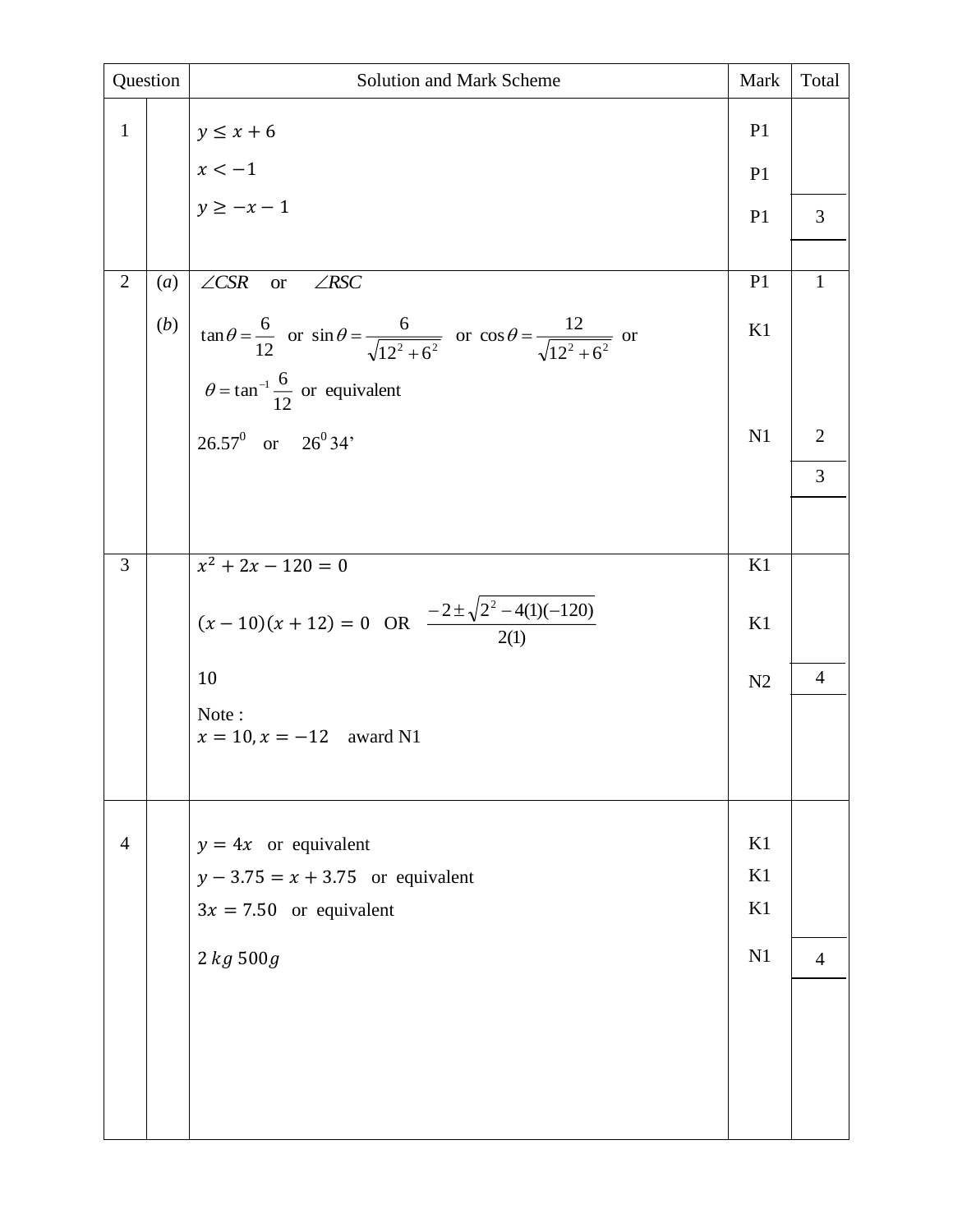| Question |     | Solution and Mark Scheme                                                                                                                              | Mark           | Total          |
|----------|-----|-------------------------------------------------------------------------------------------------------------------------------------------------------|----------------|----------------|
| 5        |     | $\frac{1}{2} \times (6+8) \times 7 \times l$ or equivalent                                                                                            | K1             |                |
|          |     | $\frac{1}{2} \times \frac{22}{7} \times 4^2 \times 7$ or equivalent                                                                                   | K1             |                |
|          |     | $\frac{1}{2} \times (6+8) \times 7 \times l - \frac{1}{2} \times \frac{22}{7} \times 4^2 \times 7 = 412$ or equivalent                                | K1             |                |
|          |     | 12                                                                                                                                                    | N1             | $\overline{4}$ |
|          |     | Note:                                                                                                                                                 |                |                |
|          |     | 1. Accept $\pi$ for K mark<br>2. Accept correct value from incomplete substitution for K mark<br>3. Correct answer from incomplete working, award Kk2 |                |                |
| 6        | (a) | (i) 43 is a multiple of 3 and a prime number                                                                                                          | P <sub>1</sub> |                |
|          |     | (ii) False                                                                                                                                            | P <sub>1</sub> | $\overline{2}$ |
|          | (b) | If $\sqrt{9} + k = 12$ , then $k = 9$                                                                                                                 | P <sub>1</sub> | $\mathbf{1}$   |
|          | (c) | $3 \times n^2 - 2, n = 1, 2, 3, 4, $                                                                                                                  | K2             | $\overline{2}$ |
|          |     | Note:                                                                                                                                                 |                | 5              |
|          |     | $3 \times n^2 - 2$ award K1                                                                                                                           |                |                |
|          |     |                                                                                                                                                       |                |                |
|          |     |                                                                                                                                                       |                |                |
| 7        |     | $m_1 = m_2 = -2$                                                                                                                                      | P <sub>1</sub> |                |
|          |     | $5 = -2(-4) + c$ or $c = -3$                                                                                                                          | K1             |                |
|          |     | <b>OR</b>                                                                                                                                             |                |                |
|          |     | $\frac{y-5}{x-(-4)} = -2$                                                                                                                             |                |                |
|          |     | $y = -2x - 3$                                                                                                                                         | N1             | 3              |
|          |     | $0 = -2x-3$ or $0 = -2k-3$ OR $\frac{0-5}{k-(-4)} = -2$ OR $-2 = -\frac{(-3)}{k}$<br>$x = -\frac{3}{2}$ or $k = -\frac{3}{2}$                         | K1             |                |
|          |     |                                                                                                                                                       | N1             | $\overline{2}$ |
|          |     |                                                                                                                                                       |                | 5              |
|          |     |                                                                                                                                                       |                |                |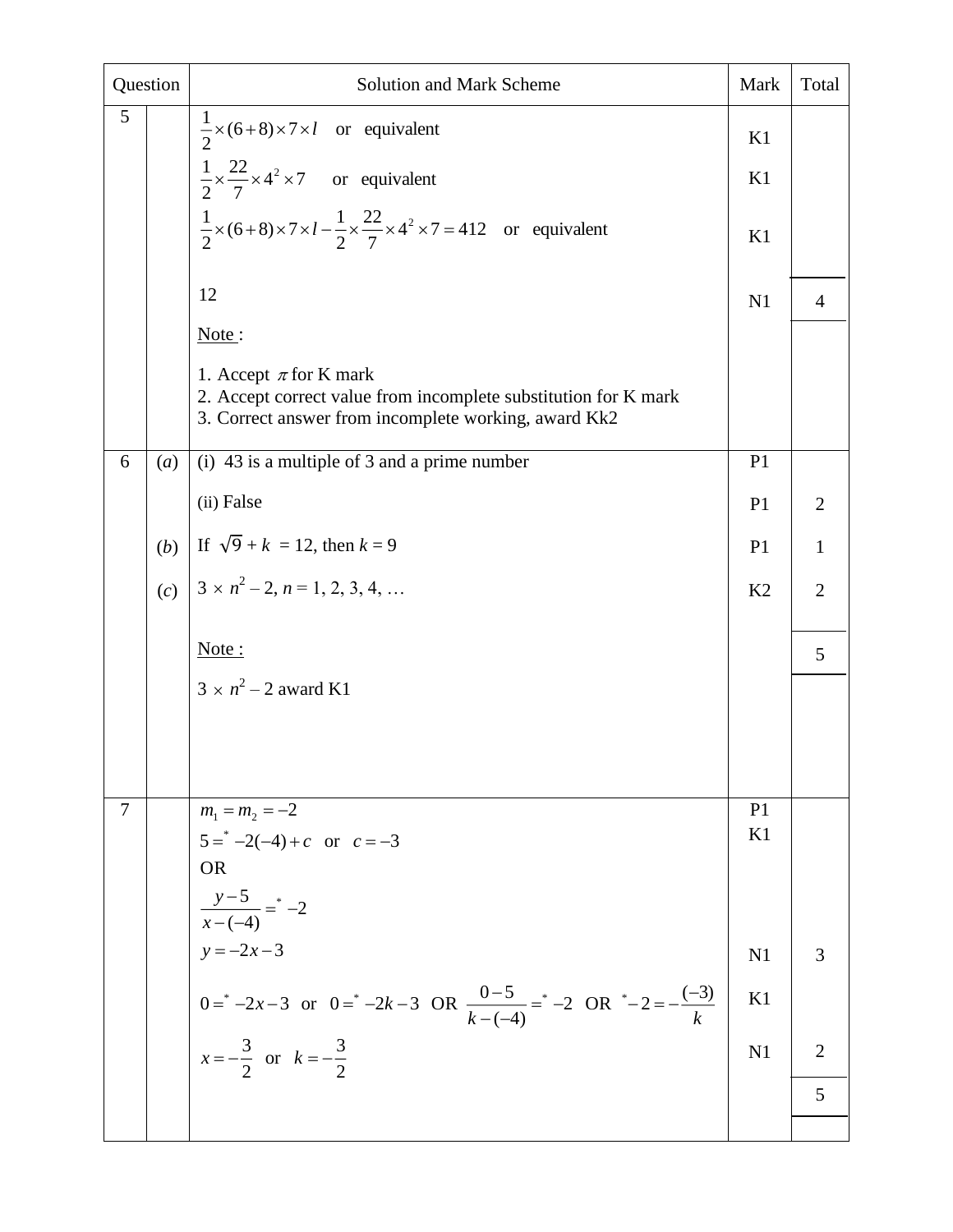| Question |     | <b>Solution and Mark Scheme</b>                                                                                                                                                                          |                                                                             |                                                                           |                                                                     | Mark | Total          |                |  |
|----------|-----|----------------------------------------------------------------------------------------------------------------------------------------------------------------------------------------------------------|-----------------------------------------------------------------------------|---------------------------------------------------------------------------|---------------------------------------------------------------------|------|----------------|----------------|--|
| 8        | (a) | 30                                                                                                                                                                                                       |                                                                             |                                                                           |                                                                     |      | P <sub>1</sub> | $\mathbf{1}$   |  |
|          | (b) |                                                                                                                                                                                                          | $\frac{30-0}{25-50}$ or equivalent                                          |                                                                           |                                                                     |      |                |                |  |
|          |     | $-1 \cdot 2$ or $-\frac{6}{5}$                                                                                                                                                                           |                                                                             | N1                                                                        | $\mathbf{2}$                                                        |      |                |                |  |
|          | (c) | $\frac{1}{2}(25+50)\times 30 + \frac{1}{2}(u-30)\times 15 = 1260$                                                                                                                                        |                                                                             | K2                                                                        |                                                                     |      |                |                |  |
|          |     | 48                                                                                                                                                                                                       |                                                                             | N1                                                                        | 3                                                                   |      |                |                |  |
|          |     | Note:                                                                                                                                                                                                    |                                                                             |                                                                           | 6                                                                   |      |                |                |  |
|          |     |                                                                                                                                                                                                          |                                                                             | $\frac{1}{2}(25+50)\times30$ or $\frac{1}{2}(u-30)\times15$ seen award K1 |                                                                     |      |                |                |  |
| 9        | (a) |                                                                                                                                                                                                          |                                                                             |                                                                           |                                                                     |      |                |                |  |
|          |     |                                                                                                                                                                                                          | Appel<br>Epal (A)                                                           | Banana<br>Pisang $(B)$                                                    | Watermalon<br>Tembikai (W)                                          |      |                |                |  |
|          |     | $\mathbf{1}$                                                                                                                                                                                             | (1, A)                                                                      | (1, B)                                                                    | (1, W)                                                              |      |                |                |  |
|          |     | $\overline{2}$                                                                                                                                                                                           | (2, A)                                                                      | (2, B)                                                                    | (2, W)                                                              |      |                |                |  |
|          |     | 3                                                                                                                                                                                                        | (3, A)                                                                      | (3, B)                                                                    | (3, W)                                                              |      |                |                |  |
|          |     | $\overline{4}$                                                                                                                                                                                           | (4, A)<br>(4, B)<br>(4, W)                                                  |                                                                           |                                                                     |      |                |                |  |
|          |     | 5                                                                                                                                                                                                        | (5, A)                                                                      | (5, B)                                                                    | (5, W)                                                              |      | P <sub>2</sub> | $\overline{2}$ |  |
|          | (b) | Note:<br>Accept correct combination<br>1.<br>Allow 2 mistake for P1<br>2.<br>$(1, A)$ $(1, W)$ , $(1, B)$ , $(2, A)$ , $(3, A)$ , $(4, A)$ , $(5, A)$<br>(i)<br>$\frac{7}{15}$<br>(2, B), (3, B), (5, B) |                                                                             |                                                                           |                                                                     |      |                |                |  |
|          |     | (ii)<br>$\frac{3}{15}$                                                                                                                                                                                   |                                                                             |                                                                           |                                                                     |      | K1             |                |  |
|          |     | Note:                                                                                                                                                                                                    |                                                                             |                                                                           |                                                                     |      | N <sub>1</sub> | $\overline{4}$ |  |
|          |     |                                                                                                                                                                                                          |                                                                             |                                                                           | Accept correct answer without working from correct listing for K1N1 |      |                | 6              |  |
|          |     |                                                                                                                                                                                                          | NOTE : 1. Accept listing without brackets<br>2. Accept using alphabets only |                                                                           |                                                                     |      |                |                |  |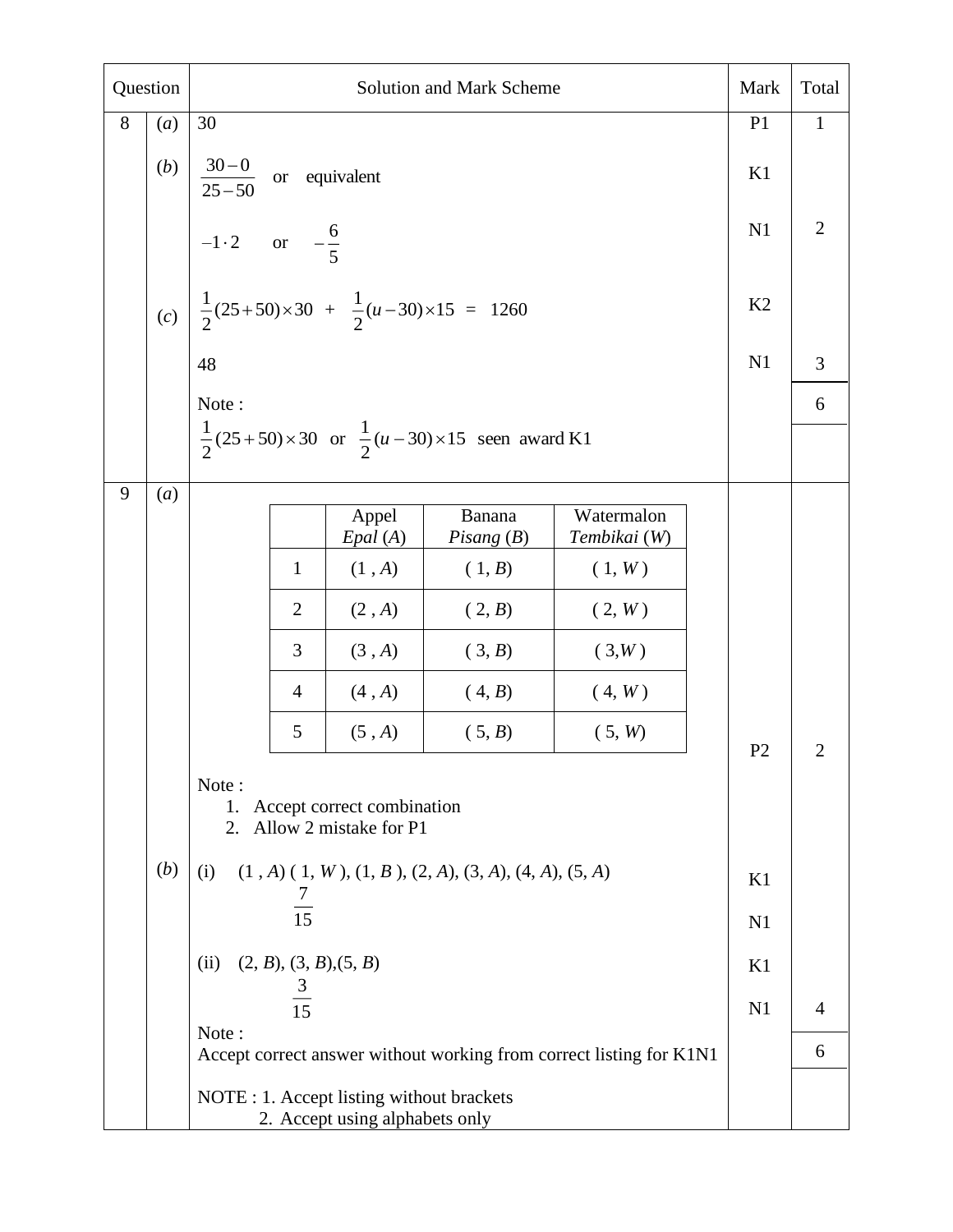| Question |     | <b>Solution and Mark Scheme</b>                                                                                                                                                                                                                                                                                                                                                                            | Mark           | Total          |
|----------|-----|------------------------------------------------------------------------------------------------------------------------------------------------------------------------------------------------------------------------------------------------------------------------------------------------------------------------------------------------------------------------------------------------------------|----------------|----------------|
| 10       | (a) | $\left \frac{120}{360}\times2\times\frac{22}{7}\times r\right $<br>$2r + \left[\frac{120}{360} \times 2 \times \frac{22}{7} \times r\right] = 57\frac{1}{3}$<br>14                                                                                                                                                                                                                                         | K1<br>K1<br>N1 | $\overline{3}$ |
|          | (b) | $\left[\left[\frac{120}{360} \times \frac{22}{7} \times 14 \times 14\right] \text{ or } \left[\frac{40}{360} \times \frac{22}{7} \times 7 \times 7\right]\right]$<br>$\left[\frac{120}{360} \times \frac{22}{7} \times 14 \times 14\right] - \left[\frac{40}{360} \times \frac{22}{7} \times 7 \times 7\right]$                                                                                            | K1<br>K1       |                |
|          |     | $188\frac{2}{9}$ or 188.22 or $\frac{1694}{9}$                                                                                                                                                                                                                                                                                                                                                             | N <sub>1</sub> | 3<br>6         |
| 11       | (a) | $\frac{1}{14} \begin{pmatrix} 4 & -3 \\ -2 & 5 \end{pmatrix}$ or $\begin{pmatrix} \frac{2}{7} & \frac{-3}{14} \\ -1 & \frac{5}{14} \end{pmatrix}$<br>Note:<br>$\frac{1}{(5)(4)-(3)(2)}\begin{pmatrix} 4 & -3 \\ -2 & 5 \end{pmatrix}$ seen award P1                                                                                                                                                        | P <sub>2</sub> | $\overline{2}$ |
|          | (b) | $\begin{pmatrix} 5 & 3 \\ 2 & 4 \end{pmatrix} \begin{pmatrix} x \\ y \end{pmatrix} = \begin{pmatrix} 26 \\ 16 \end{pmatrix}$                                                                                                                                                                                                                                                                               | P <sub>1</sub> |                |
|          |     | $= \frac{1}{20-6} \begin{pmatrix} 4 & -3 \\ -2 & 5 \end{pmatrix} \begin{pmatrix} 26 \\ 16 \end{pmatrix}$ or $\begin{pmatrix} \text{inverse} \\ \text{matrix} \end{pmatrix} \begin{pmatrix} 26 \\ 16 \end{pmatrix}$<br>Note: Do not accept $\begin{pmatrix} \text{inverse} \\ \text{matrix} \end{pmatrix} = \begin{pmatrix} 5 & 3 \\ 2 & 4 \end{pmatrix}$ or $\begin{pmatrix} 1 & 0 \\ 0 & 1 \end{pmatrix}$ | K1             |                |
|          |     | $x=4$<br>$y = 2$                                                                                                                                                                                                                                                                                                                                                                                           | N1<br>N1       | $\overline{4}$ |
|          |     | Note:                                                                                                                                                                                                                                                                                                                                                                                                      |                | 6              |
|          |     | $1\begin{pmatrix} x \\ y \end{pmatrix} = \begin{pmatrix} 4 \\ 2 \end{pmatrix}$ as a final answer, award N1<br>2. Do not accept any solution solved not using matrix method.                                                                                                                                                                                                                                |                |                |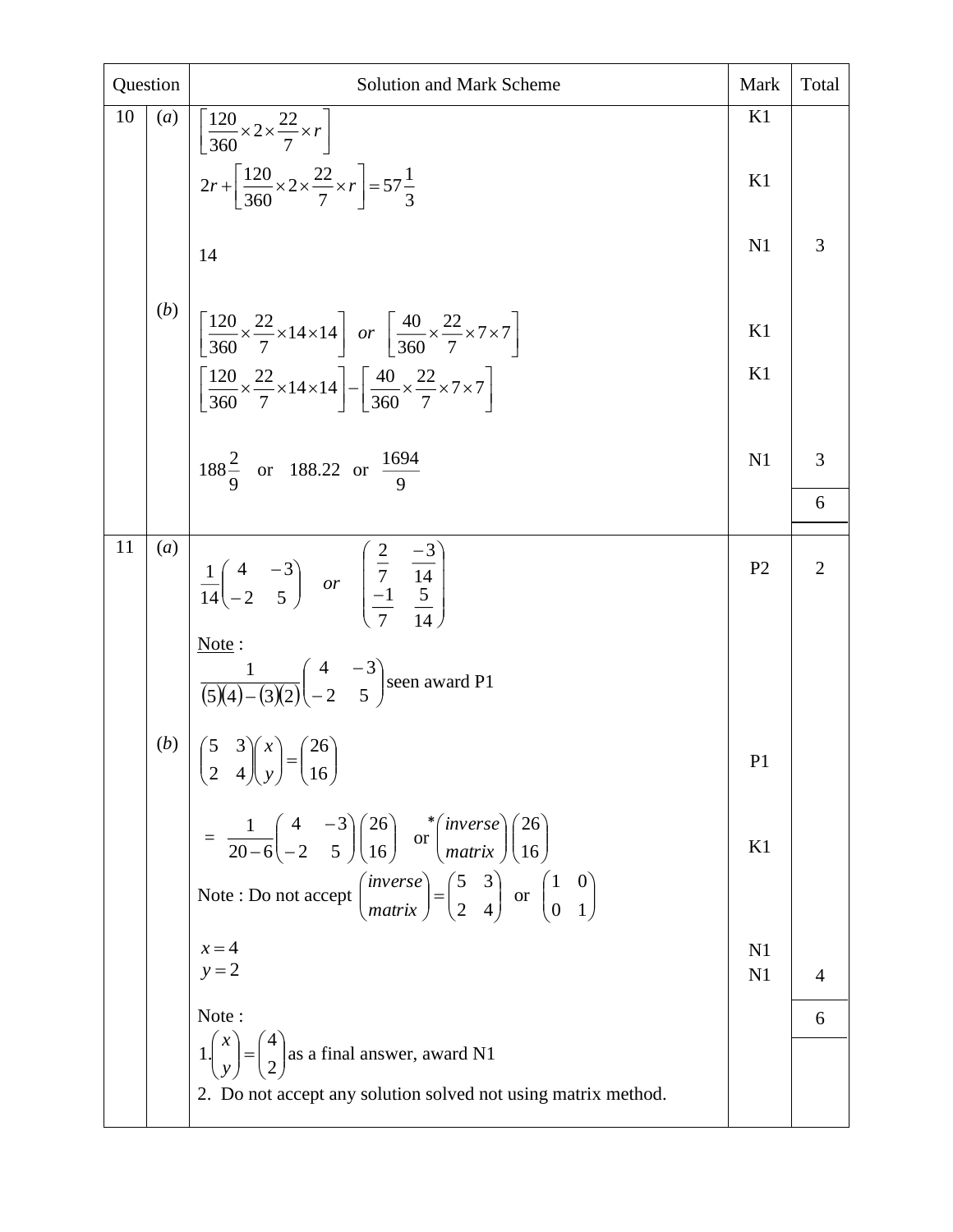| Question |                                | <b>Solution and Mark Scheme</b>                                                                                                                                                                                                       | Mark           | Total          |
|----------|--------------------------------|---------------------------------------------------------------------------------------------------------------------------------------------------------------------------------------------------------------------------------------|----------------|----------------|
| 12       | (a)                            | $-8$                                                                                                                                                                                                                                  | K1             |                |
|          |                                | 17                                                                                                                                                                                                                                    | K1             | $\overline{2}$ |
|          | (b)                            | Axes drawn in correct directions with uniform scale for $-5 \le x \le 3$<br>and $-11 \le y \le 25$ .                                                                                                                                  | P <sub>1</sub> |                |
|          |                                | All 7 and ${}^*2$ points correctly plotted or curve passes through all the<br>points for $-5 \le x \le 3$ and $-11 \le y \le 25$ .                                                                                                    | K <sub>2</sub> |                |
|          |                                | A smooth and continuous curve without any straight line passes<br>through all 9 correct points using the given scale for $-5 \le x \le 3$ and<br>$-11 \le y \le 25$ .                                                                 | N1             | $\overline{4}$ |
|          | (i) $4.5 \le y \le 5.5$<br>(c) |                                                                                                                                                                                                                                       | P1             |                |
|          |                                | (ii) $-2 \cdot 0 < x \le -2 \cdot 2$                                                                                                                                                                                                  | P <sub>1</sub> | 2              |
|          | (d)                            | Straight line $y = -3x - 5$ is drawn correctly.<br>(Check any two points are plotted or the straight line passed through<br>$(-5,10), (-4,7), (-3,4), (-2,1), (0, -5), \ldots$ .<br>Note:<br>Identify equation $y = -3x - 5$ award K1 | K2             |                |
|          |                                | Values of $x$ :<br>$-3.70 \le x \le -3.90$                                                                                                                                                                                            | N1             |                |
|          |                                | $0.6 \leq x \leq 0.8$                                                                                                                                                                                                                 | N1             | $\overline{4}$ |
|          |                                | Note: Values of $x$ obtained by calculation, award N0<br>$x=0.6794$ , -3.6794                                                                                                                                                         |                | 12             |
|          |                                |                                                                                                                                                                                                                                       |                |                |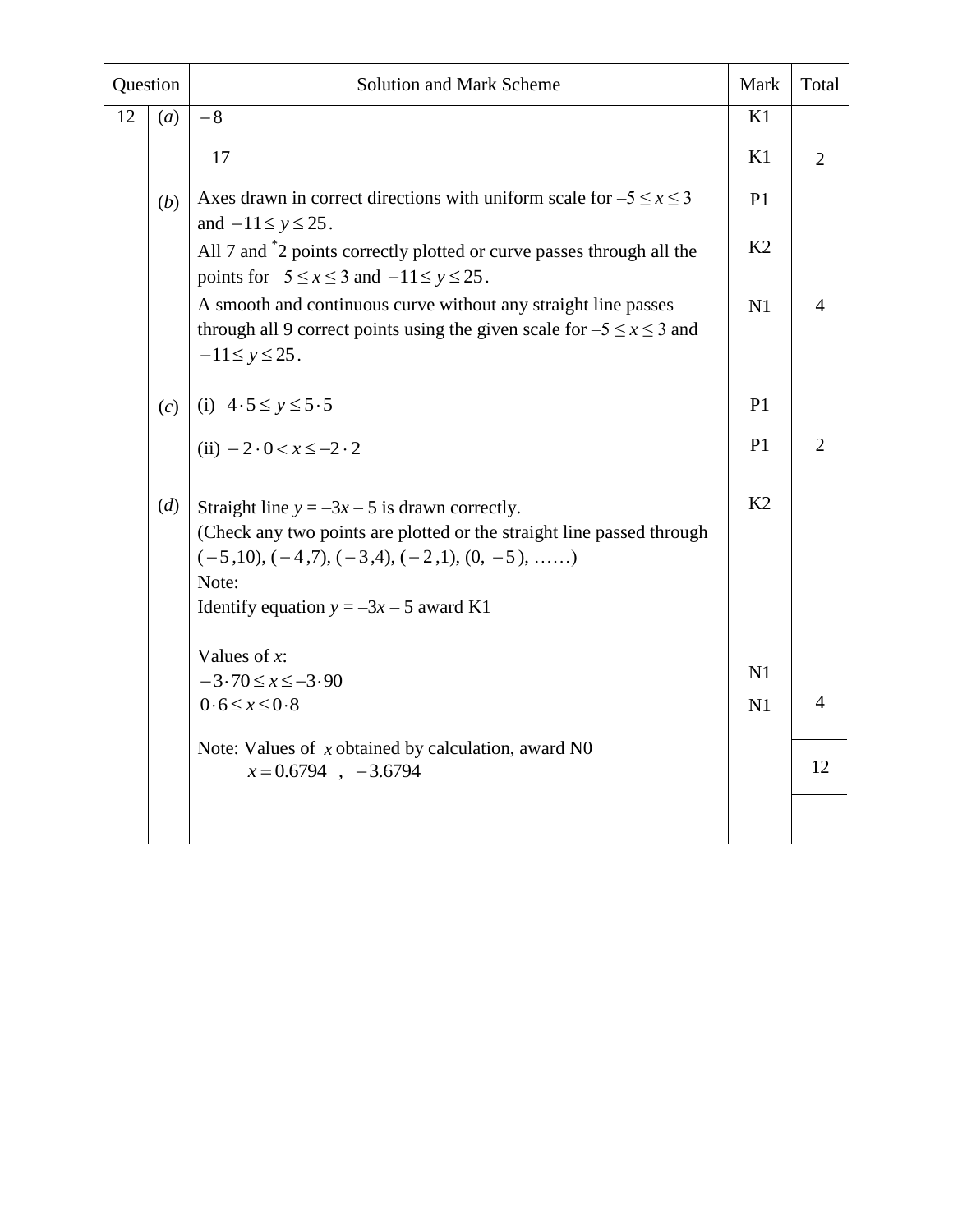## **Graph for Question 12 /** *Graf untuk Soalan* **12**

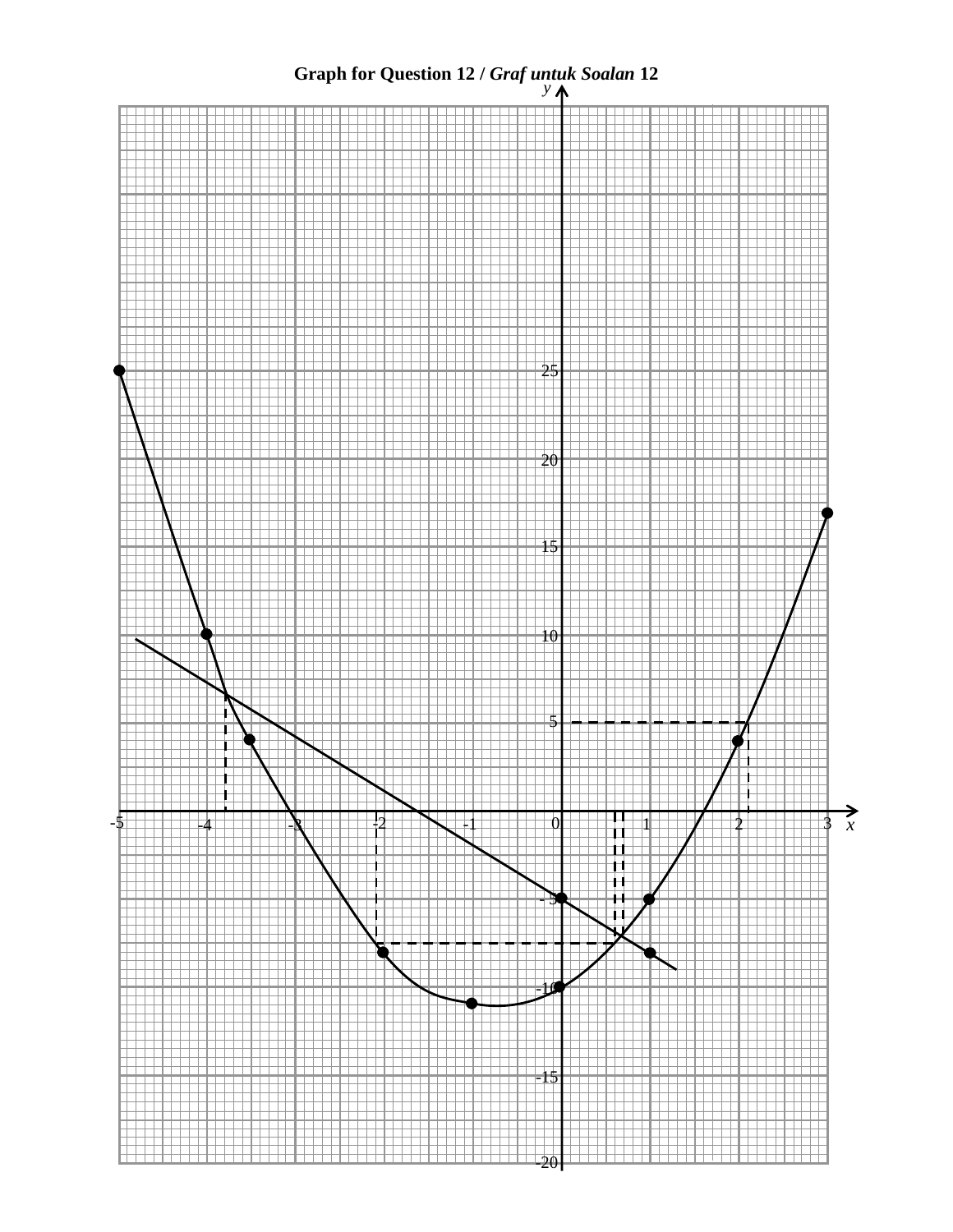| Question |     | <b>Solution and Mark Scheme</b>                                                                                                                                                                                                          | Mark           | Total   |
|----------|-----|------------------------------------------------------------------------------------------------------------------------------------------------------------------------------------------------------------------------------------------|----------------|---------|
| 13       | (a) | $(i)$ $(2, 1)$                                                                                                                                                                                                                           | P <sub>2</sub> |         |
|          |     | Note:<br>$(2, 1)$ marked on the diagram or $(4, 2)$ seen or $(4, 2)$ marked on the<br>diagram, award P1.<br>$(ii) (3, -1)$<br>Note:                                                                                                      | P <sub>2</sub> | 4       |
|          |     | $(3, -1)$ marked on the diagram or $(5, 0)$ seen or $(5, 0)$ marked on the<br>diagram, award P1.                                                                                                                                         |                |         |
|          | (b) | (i) (a) <b>V</b> = Reflection in the line $x = 7$ or equivalent<br>Pantulan pada garis $x = 7$                                                                                                                                           | P <sub>2</sub> |         |
|          |     | Note:<br>Reflection // Pantulan award P1                                                                                                                                                                                                 |                |         |
|          |     | (b) $U =$ Enlargement of scale factor 2 with centre $F(8, 3)$<br>or equivalent<br>Pembesaran dengan faktor skala 2 pada pusat F (8, 3)<br>Note:                                                                                          | P <sub>3</sub> | 5       |
|          |     | 1. Enlargement of scale factor 2// Enlargement with centre<br>$F(8,3)$ award P2                                                                                                                                                          |                |         |
|          |     | Pembesaran dengan faktor skala 2 // Pembesaran pada pusat<br>F(8, 3)<br>2. Enlargement // Pembesaran award P1                                                                                                                            |                |         |
|          |     | <b>OR</b>                                                                                                                                                                                                                                |                |         |
|          |     | (a) $U =$ Enlargement of scale factor 2 with centre B (6, 3)<br>or equivalent (P3)<br>Pembesaran dengan faktor skala 2 pada pusat F (8, 3)<br>(b) $V =$ Reflection in the line $x = 7$ or equivalent (P2)<br>Pantulan pada garis $x = 7$ |                |         |
|          |     | $20 \times (2^*)^2 - 20$ or $3 \times 20$ or $\frac{20}{6} \times 18$ or $\frac{20}{12} \times 48 - 20$<br>(ii)<br>or equivalent                                                                                                         | K <sub>2</sub> |         |
|          |     | Note:<br>$20 \times (2^*)^2$<br>seen, award K1                                                                                                                                                                                           |                |         |
|          |     | 60                                                                                                                                                                                                                                       | N1             | 3<br>12 |
|          |     |                                                                                                                                                                                                                                          |                |         |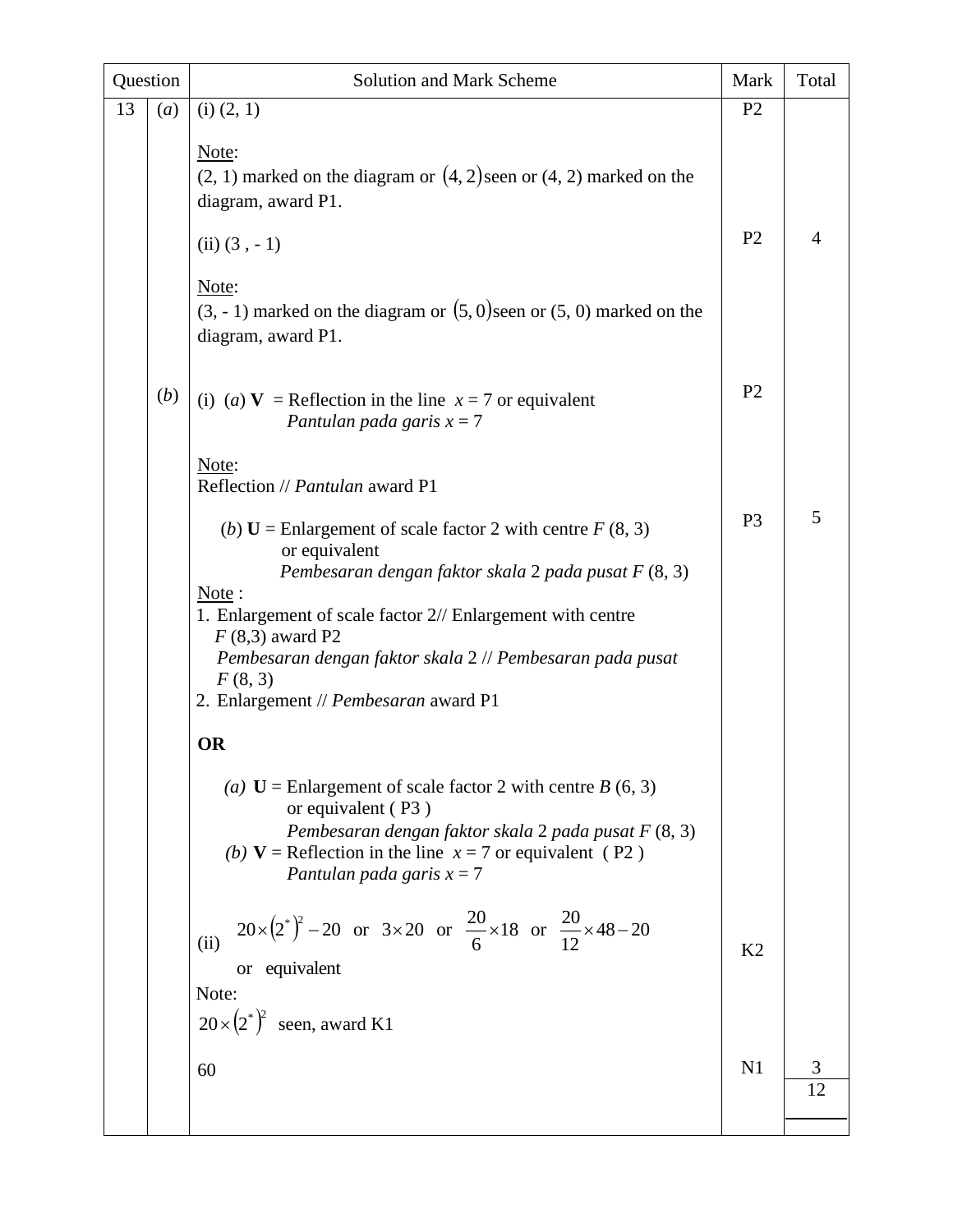| Question |                                                                                                  |                                                               |                             | <b>Solution and Mark Scheme</b>                     |                                                                                                | Mark           | Total        |
|----------|--------------------------------------------------------------------------------------------------|---------------------------------------------------------------|-----------------------------|-----------------------------------------------------|------------------------------------------------------------------------------------------------|----------------|--------------|
| 14       | (a)                                                                                              | $(i)$ 80 - 89                                                 |                             |                                                     |                                                                                                | P <sub>1</sub> | $\mathbf{1}$ |
|          |                                                                                                  | (ii)                                                          |                             |                                                     |                                                                                                |                |              |
|          |                                                                                                  |                                                               | Titik                       | Sempadan                                            | Kekerapan                                                                                      |                |              |
|          |                                                                                                  |                                                               | tengah                      | Atas                                                | Longgokan                                                                                      |                |              |
|          |                                                                                                  |                                                               | Midpoint                    | Upper                                               | Cumulative                                                                                     |                |              |
|          |                                                                                                  |                                                               |                             | <b>Boundary</b>                                     | <i>frequency</i>                                                                               |                |              |
|          |                                                                                                  |                                                               | 54.5                        | 59.5                                                | $\boldsymbol{0}$                                                                               |                |              |
|          |                                                                                                  |                                                               | 64.5                        | 69.5                                                | 8                                                                                              |                |              |
|          |                                                                                                  |                                                               | 74.5                        | 79.5                                                | 20                                                                                             |                |              |
|          |                                                                                                  |                                                               | 84.5                        | 89.5                                                | 40                                                                                             |                |              |
|          |                                                                                                  |                                                               | 94.5                        | 99.5                                                | 55                                                                                             |                |              |
|          |                                                                                                  |                                                               | 104.5                       | 109.5                                               | 66                                                                                             |                |              |
|          |                                                                                                  |                                                               | 114.5                       | 119.5                                               | 76                                                                                             |                |              |
|          |                                                                                                  |                                                               | 124.5                       | 129.5                                               | 80                                                                                             |                |              |
|          |                                                                                                  |                                                               |                             |                                                     |                                                                                                |                |              |
|          |                                                                                                  | Midpoint                                                      |                             |                                                     |                                                                                                | P1<br>P1       |              |
|          |                                                                                                  |                                                               | <b>Upper boundary</b>       |                                                     |                                                                                                | P <sub>1</sub> | 3            |
|          |                                                                                                  |                                                               | <b>Cumulative Frequency</b> |                                                     |                                                                                                |                |              |
|          |                                                                                                  |                                                               |                             |                                                     |                                                                                                |                |              |
|          | (b)                                                                                              |                                                               |                             |                                                     | $(64.5 \times 8) + (74.5 \times 12) + (84.5 \times 20) + (94.5 \times 15) + (104.5 \times 11)$ | K2             |              |
|          | $+(114.5\times10)+(114.5\times10)+(124.5\times4)$<br>$Min =$<br>$8 + 12 + 20 + 15 + 11 + 10 + 4$ |                                                               |                             |                                                     |                                                                                                |                |              |
|          |                                                                                                  |                                                               |                             |                                                     |                                                                                                |                |              |
|          |                                                                                                  |                                                               |                             |                                                     |                                                                                                |                |              |
|          |                                                                                                  | Note : 1. Allow two mistakes in frequency or *midpoint for K1 |                             |                                                     |                                                                                                |                |              |
|          |                                                                                                  | 731                                                           |                             | 2. Allow two mistakes for multiplication for K1     |                                                                                                |                |              |
|          |                                                                                                  | $\overline{8}$                                                | or $91\frac{3}{8}$          | or 91.38                                            |                                                                                                | N1             | 3            |
|          |                                                                                                  | Note:                                                         |                             |                                                     |                                                                                                |                |              |
|          |                                                                                                  |                                                               |                             | Correct answer from incomplete working, award Kk2.  |                                                                                                |                |              |
|          |                                                                                                  |                                                               |                             |                                                     |                                                                                                |                |              |
|          | (c)                                                                                              | $O$ <i>give</i>                                               |                             |                                                     |                                                                                                |                |              |
|          |                                                                                                  |                                                               |                             |                                                     | Axes are drawn in the correction directions with uniform scales for                            | P <sub>1</sub> |              |
|          |                                                                                                  | $59.5 \le x \le 129.5$ and $0 \le y \le 80$                   |                             |                                                     |                                                                                                |                |              |
|          |                                                                                                  |                                                               |                             |                                                     | 1 point and *7 point are correctly plotted, or the line passes through                         | K <sub>2</sub> |              |
|          |                                                                                                  | all the points                                                |                             |                                                     |                                                                                                |                |              |
|          |                                                                                                  |                                                               |                             | Correct and continuous ogive using the given scale. |                                                                                                | N <sub>1</sub> | 4            |
|          |                                                                                                  |                                                               |                             | Note: 6 or 7 points are correctly plotted award K1  |                                                                                                |                |              |
|          |                                                                                                  |                                                               |                             |                                                     |                                                                                                |                |              |
|          | (d)                                                                                              | $80 - 49 \times 100$                                          |                             |                                                     |                                                                                                |                |              |
| 80       |                                                                                                  |                                                               |                             |                                                     |                                                                                                |                |              |
|          | $*38.75$                                                                                         |                                                               |                             |                                                     |                                                                                                | K1             | 1            |
|          |                                                                                                  |                                                               |                             |                                                     |                                                                                                |                |              |
|          |                                                                                                  | Note:                                                         |                             |                                                     |                                                                                                |                | 12           |
|          |                                                                                                  | 1. Do not accept answer without ogive                         |                             |                                                     |                                                                                                |                |              |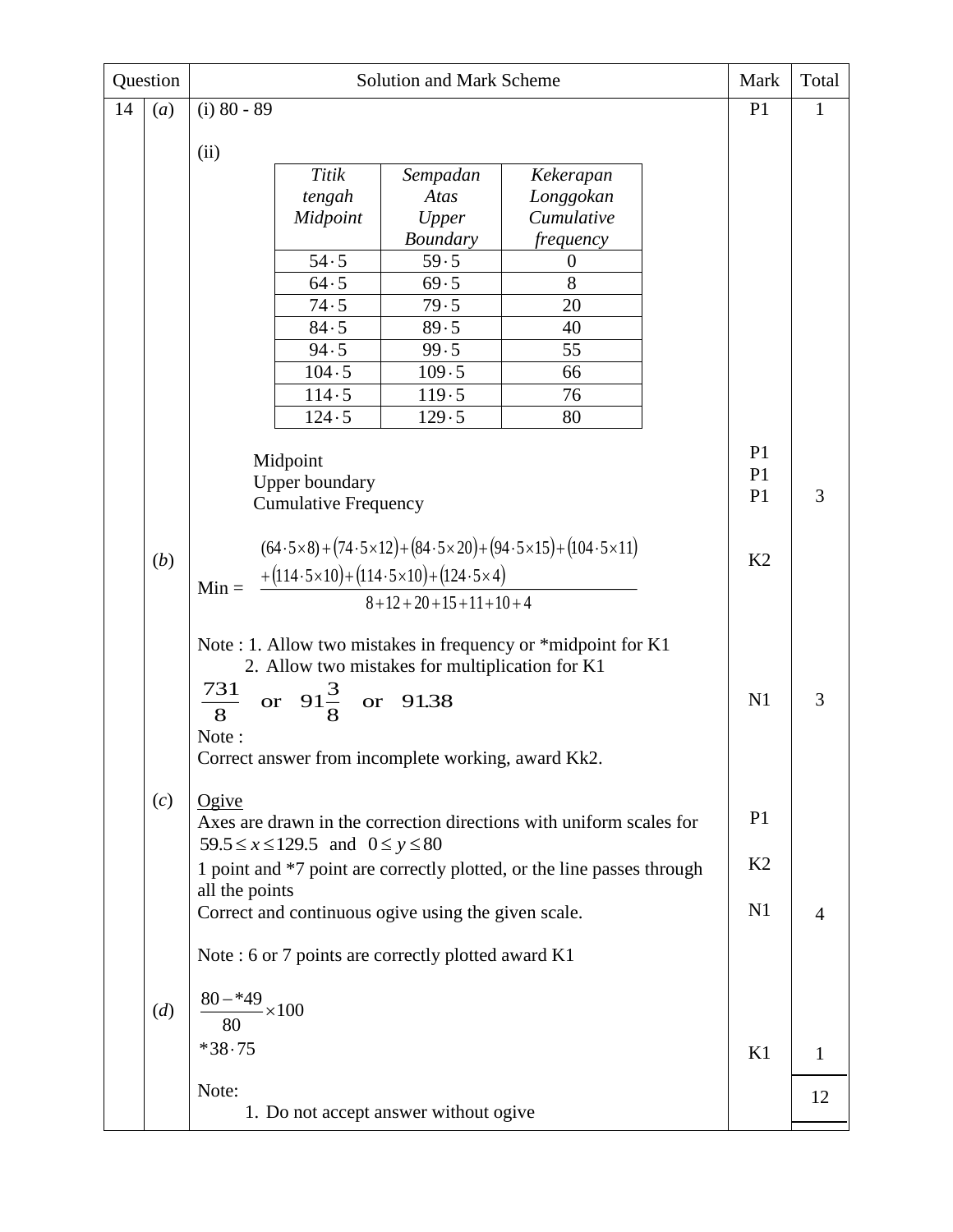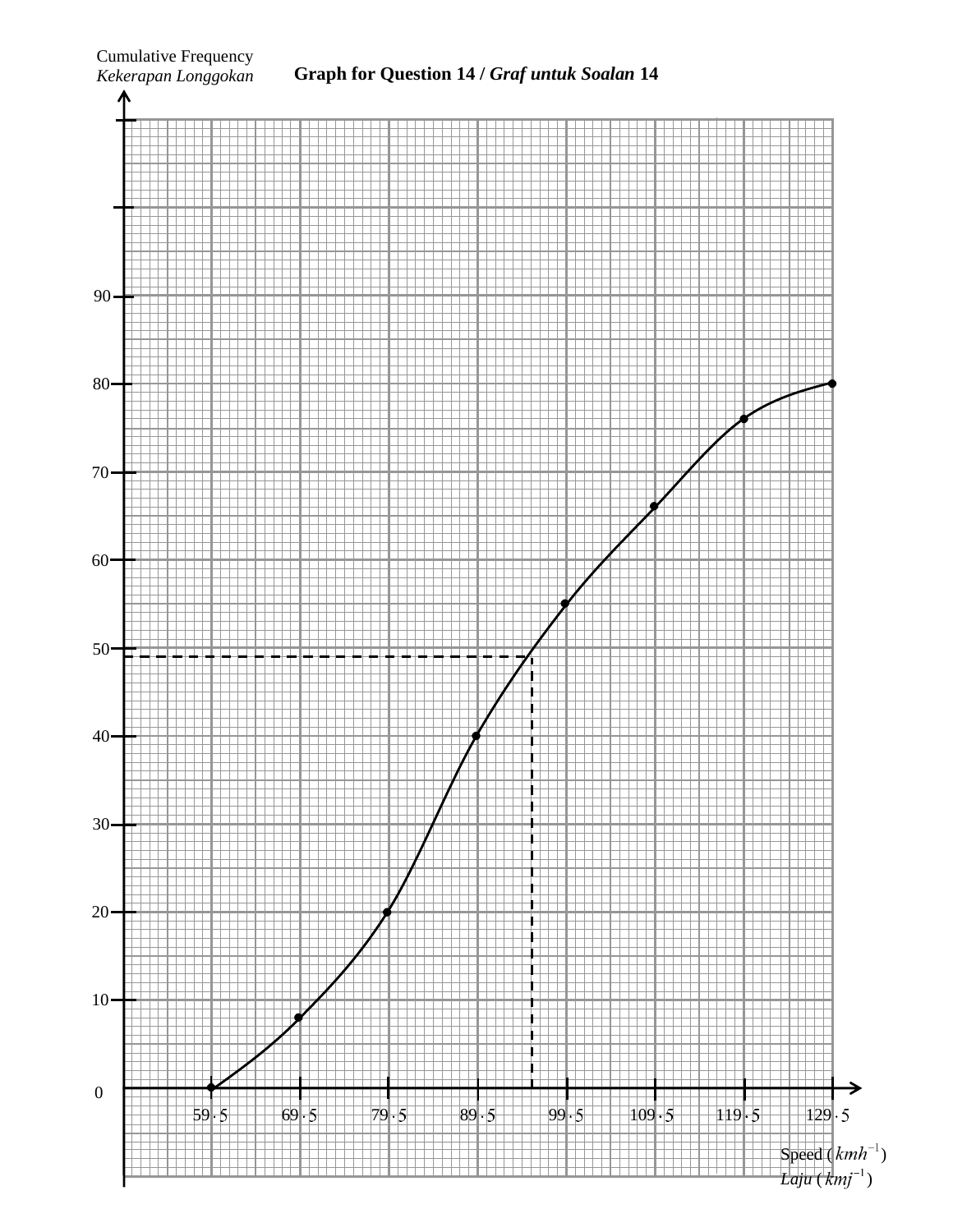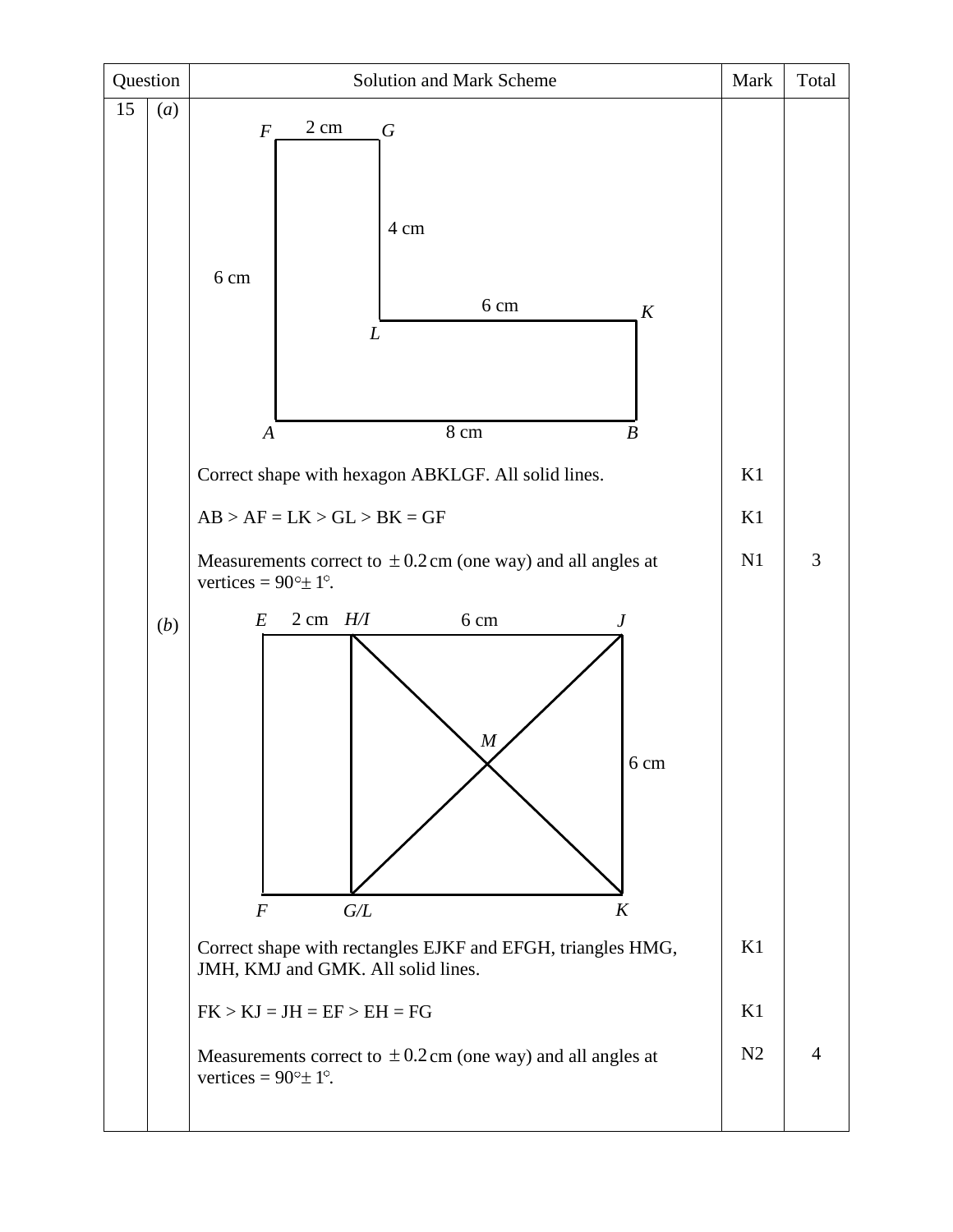